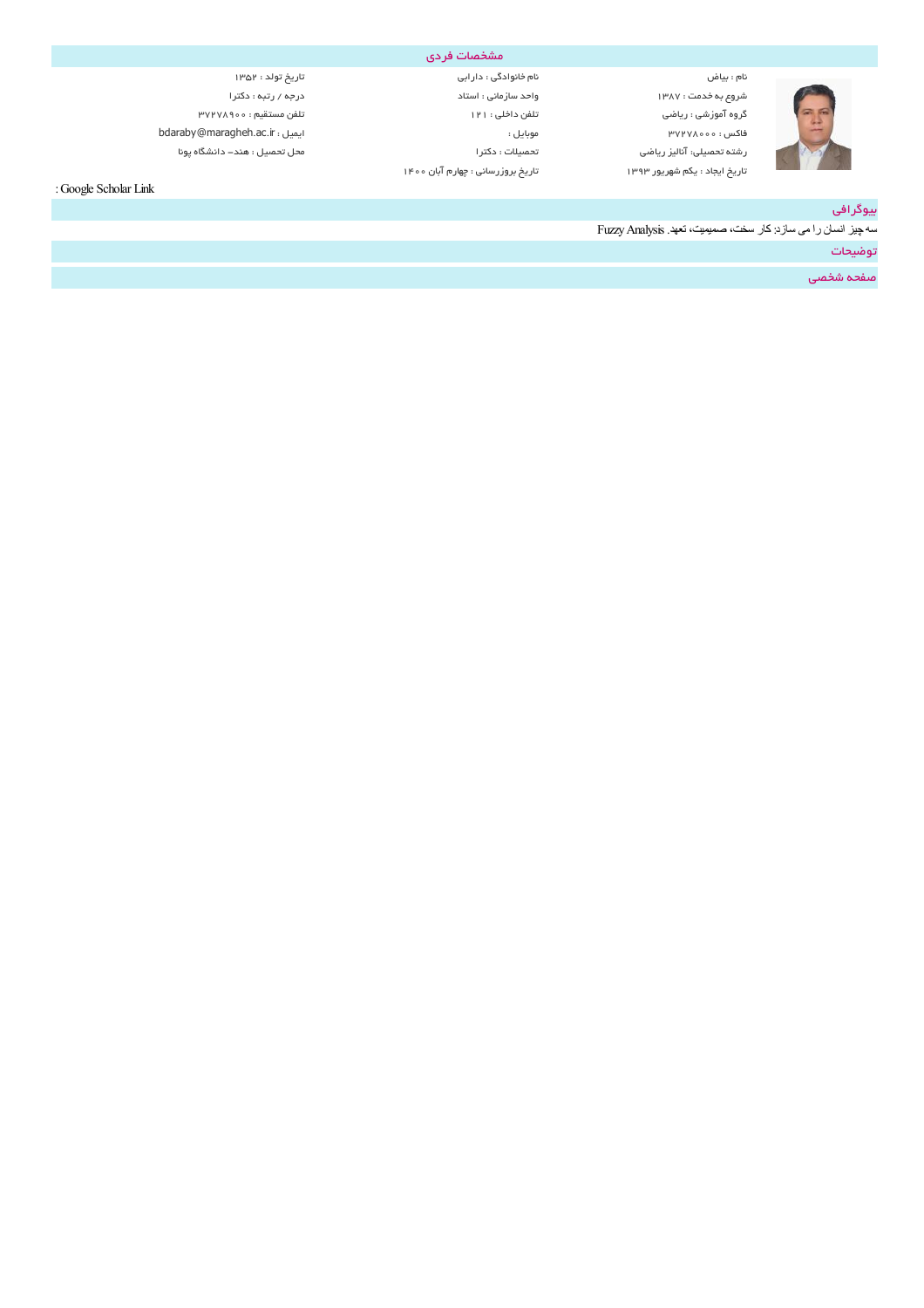# **Prof. Bayaz Daraby**

# **Department of Mathematics, University of Maragheh, Amirkabir Highway, Maragheh, Iran**

## **bdaraby@maragheh.ac.ir**

# **ORCID ID**

<https://orcid.org/0000-0001-6872-8661>

#### **Academic background**

Bayaz Daraby was born in Maragheh, Iran, in 1973 and in 1991 completed the elementary studies in the same city. In 1998, he received his undergraduate degree in Mathematics Education fromthe University ofTabriz. Hefinished his master on pure mathematics from Tarbiiat Modarres University in 2000, Tehran, Iran. His master thesis was on "Definability of the set of constructible algebraic integers in the field of constructible numbers". In 2008, he received his Ph.D., under the direction of Professor S. B. Nimse, from the University of Pune, Pune, India. His Ph.D. thesis title is "Fuzzy topological spaces and its applications". In 2008, he moved to the University of Maragheh, where he is now a Professor in .Mathematical Analysis

#### **Research Intersets**

.FuzzyTopology, FuzzyAnalysis, FuzzyMeasure Theory, Non-additive Measure, Pseudo-Analysis, Pseudo-integrals, Fuzzy IntegralInequalitiesand Those Applications

#### **Editorial Board**

.Editor inChieffor" Sahand Communications inMathematicalAnalysis (SCMA)" which is publishing byUniversity ofMaragheh, Maragheh, Iran

## **Academic Appointment**

Principal, Central Library & Informatics Center, University of Maragheh, 2008-2010 .**Head** of the Department of Mathematics, University of Maragheh, 2010-2012 .**Secretary**, Publication Council, University of Maragheh, 2009-2010 .**Member**, Management Council, University of Maragheh, 2010-2012 .**Member**, Logistics Council, University of Maragheh, 2010-2012 .**Member**, Teaching Council, University of Maragheh, 2010-2012 , Member, Research & Teaching Council, Faculty of Sciences .University ofMaragheh, 2010-2012

### **Organisation of Conferences**

Organizing Secretary, The 20<sup>th</sup> Seminar on Mathematical Analysis and Its Applications, 9-11 July 2012.

#### **Research Guidance**

Presently (03) Ph.D. students rigestered to University of Maragheh .Completed - Supervisor for master degree(20) students .Completed - Advisor for master degree(16) students

## **Professional Membership**

.Member, Indian Sciences Congress, Kalkateh, India, 2005-2008 .Member, Iranian Mathematical Society, Tehran, Iran, since 2000 .Member, Iranian Fuzzy Systems Society, Tehran, Iran, since 2008 .Deputy**,** Iranian Fuzzy Systems Society, Tehran, Iran, since 2010

#### **Honors andAwards**

.DestinationTablet, ByAcademic Representative ofMinistry ofSciences, Iranian embassy in India-NewDelhi, 2005 Destination Tablet, By Academic Representative of Ministry of Sciences, Iranian embassy in India-New Delhi, 2006 .DestinationTablet, ByAcademic Representative ofMinistry ofSciences, Iranian embassy in India-NewDelhi, 2007 .Destination Tablet, By principal of the University of Maragheh, 2010

#### **Book**

(Paradoxesand Sophisms inCalculus (Translate

## **Papers**

| Title                                                                                                                                                          | Journal                                                                                                       |
|----------------------------------------------------------------------------------------------------------------------------------------------------------------|---------------------------------------------------------------------------------------------------------------|
| <b>Some Theorems On Fuzzy Hilbert Spaces</b>                                                                                                                   | University Politehnica of Bucharest Scientific Bulletin-Series A-Applied                                      |
|                                                                                                                                                                | Mathematics and Physics 80 (2018) 39-48                                                                       |
| قلب های تلفیقی در هم تنیده و برخی ویژگی های آن ها در فضاهای هیلبرت                                                                                             | موجک ها و جبرخطی 4 (1397) 43-23                                                                               |
| <b>General Related Jensen Type Inequalities For Fuzzy Integrals</b>                                                                                            | Twms Journal Of Pure And Applied Mathematics 8 (2018) 17-0                                                    |
|                                                                                                                                                                | General Lyapunov Type Inequality For Sugeno Integral Journal of Advanced Mathematical Studies 11 (2018) 37-46 |
| Favard's inequality for pseudo-integral                                                                                                                        | Asian-European Journal of Mathematics 11 (2018) 1-15                                                          |
| Generalizations of the Well-Known Chebyshev Type Inequalities for Pseudo-Integrals                                                                             | General Mathematics Notes 38 (2018) 32-45                                                                     |
| On the duality of c-fusion frames in Hilbert spaces                                                                                                            | (Analysis and Mathematical Physics 7 (2017)                                                                   |
| <b>GAUSS TYPE INEQUALITY FOR SUGENO INTEGRAL</b>                                                                                                               | Journal of Advanced Mathematical Studies 10 (2017) 167-173                                                    |
| <b>GRONWALL'S INEQUALITY FOR PSEUDO-INTEGRAL</b>                                                                                                               | (Analele Universit at ii Oradea Fasc. Mathematica Tom XXIV No. 1 (2017)                                       |
| General related inequalities to Carlson-type inequality for the Sugeno integral                                                                                | (APPLIED MATHEMATICS AND COMPUTATION 305 (2017                                                                |
| <b>CARLSON TYPE INEQUALITY FOR CHOQUET-LIKE EXPECTATION</b>                                                                                                    | (Acta Universitatis Apulensis 49 (2017                                                                        |
| <b>Some Properties of Fuzzy Hilbert Spaces</b>                                                                                                                 | (Complex Analysis and Operator Theory Volume 11, Issue 1, (2017)                                              |
| A CONVOLUTION TYPE INEQUALITY FORPSEUDO-INTEGRALS                                                                                                              | (Acta Universitatis Apulensis 48 (2016)                                                                       |
| FAVARD'S INEQUALITY FOR SEMINORMED FUZZY INTEGRAL AND                                                                                                          | MATHEMATICA 58 (2016) 39-50                                                                                   |
| <b>SEMICONORMED FUZZY INTEGRAL</b>                                                                                                                             |                                                                                                               |
| General Minkowski type and Related Inequalities for Semi-conormed Fuzzy Integrals Caspian Journal of Applied Mathematics, Ecology and Economics 4 (2016) 49-57 |                                                                                                               |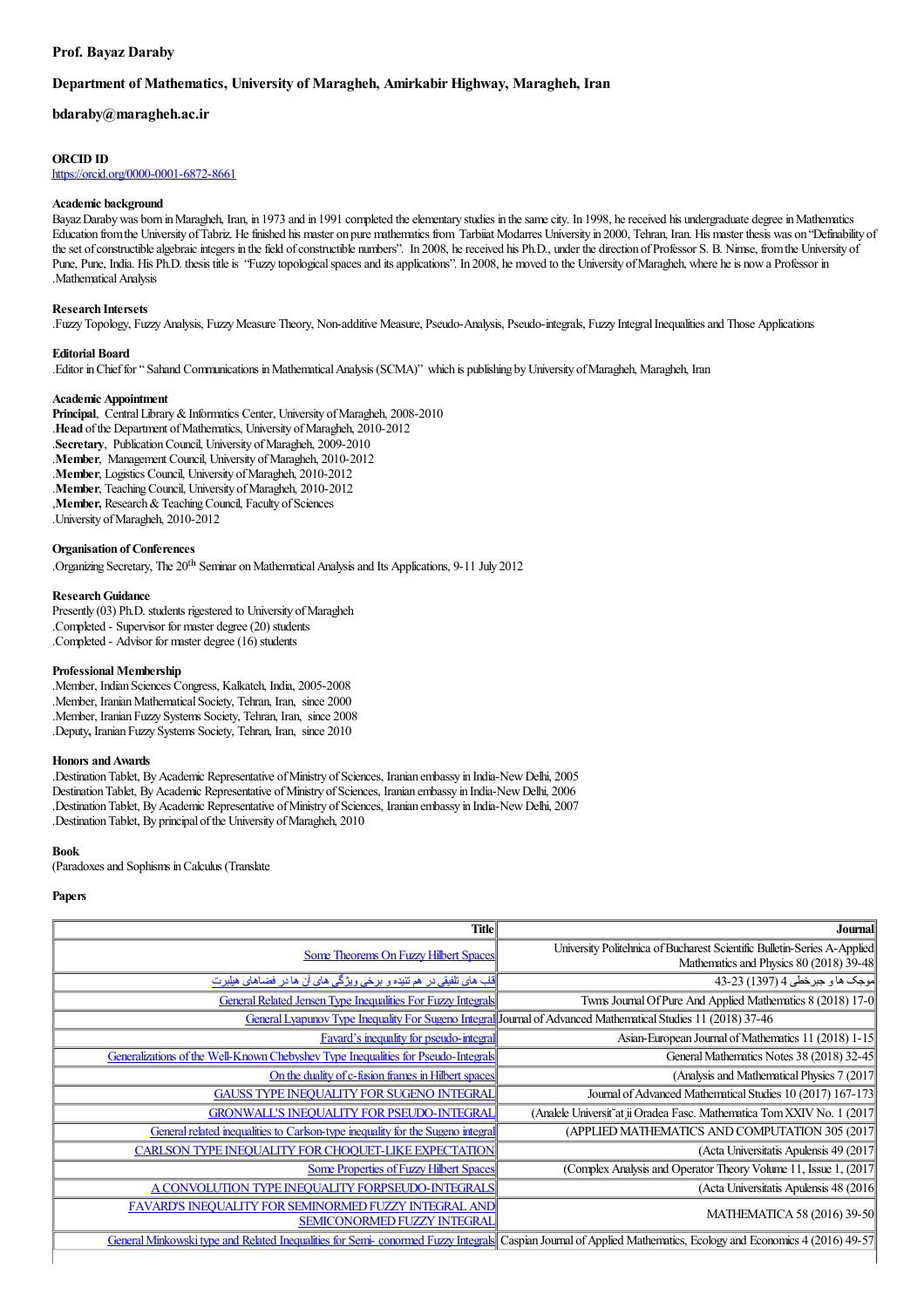| A note on fuzzy Hilbert spaces                                                                            | JOURNAL OF INTELLIGENT & FUZZY SYSTEMS Journal of Intelligent &<br>(Fuzzy Systems (2016             |
|-----------------------------------------------------------------------------------------------------------|-----------------------------------------------------------------------------------------------------|
| RESULTS OF THE CHEBYSHEV TYPE INEQUALITY FOR PSEUDO-INTEGRAL                                              | (Sahand Communications in Mathematical Analysis 4 (2016)                                            |
| <b>JensenType Inequality For Seminormed Fuzzy Integrals</b>                                               | (Acta Universitatis Apulensis 46 (2016                                                              |
|                                                                                                           | Complex Analysis and Operator Theory Complex Anal. Oper. Theory (2016)                              |
| Redundancy of Fusion Frames in Hilbert Spaces                                                             | $(10:545-565(2016$                                                                                  |
| <b>SOME PROPERTIES OF FUZZY REAL NUMBERS</b>                                                              | (Sahand Communications in Mathematical Analysis Vol. 3 No. 1 (2016)                                 |
| <b>Construction of Continuous Frames in Hilbert spaces</b>                                                | (Azerbaijan Journal of Mathematics Azerbaijan Journal of Mathematics (2016                          |
| Fixed Points Of Mappings On The Fuzzy Reflexive Spaces                                                    | (Gazi University Journal of Science 28(4) (2015                                                     |
| A note on fuzzy Hilbert spaces                                                                            | JOURNAL OF INTELLIGENT & FUZZY SYSTEMS Journal of Intelligent &<br>(Fuzzy Systems 31 (2016) 3 (2015 |
| Generalizations of The Feng Qi Type Inequality For Pseudo-Integral                                        | (Gazi University Journal of Science 28(4) (2015)                                                    |
| Hardy's type inequality for pseudo-integrals                                                              | (Acta Universitatis Apulensis 42 (2015)                                                             |
| <b>GENERAL MINKOWSKI TYPE AND RELATED INEQUALITIES FOR SEMINORMED</b><br><b>FUZZY INTEGRALS</b>           | (Sahand Communications in Mathematical Analysis 1 (2014                                             |
| Bushell-Okrasiaski type inequality for pseudo-integrals                                                   | (Caspian Journal of Applied Mathematics, Ecology and Economics 1 (2013)                             |
| Markov type integral inequality for Pseudo-integrals                                                      | (Caspian Journal of Applied Mathematics, Ecology and Economics 1 (2013)                             |
| Related Fritz Carlson type inequalities for Sugeno integrals                                              | (Soft Computing 17 (2013)                                                                           |
| Generalization of the Stolarsky type inequality for pseudo-integrals                                      | (Fuzzy Sets and Systems 194 (2012)                                                                  |
| THE RELATIONSHIP BETWEEN DIFFERENT SEPARATION NOTIONS ON L-<br><b>TOPOLOGICAL SPACES</b>                  | (MATHEMATICA 54 (2012                                                                               |
| (Regularity and Normality on L-Topological Spaces: (I                                                     | (General Mathematics 19 (2011)                                                                      |
| POINTWISE S-QUASI PROXIMALLY $\Psi_{\Phi}$ - CONTINUITY BETWEEN TWO<br>POINTWISE S-QUASI-PROXIMITY SPACES | Analele Universit at ii Oradea Fasc. Mathematica XVII (2010) 0-0                                    |
| (REGULARITY AND NORMALITY ON L-TOPOLOGICAL SPACES(II                                                      | (Acta Universitatis Apulensis 21 (2010                                                              |
| YO-CONTINUITY BETWEEN TWO POINTWISE QUASI-UNIFORMITY SPACES                                               | (Acta Universitatis Apulensis 24 (2010                                                              |
| <b>INVESTIGATION OF A STOLARSKY TYPE INEQUALITY FOR INTEGRALS IN</b><br><b>PSEUDO-ANALYSIS</b>            | (Fractional Calculus and Applied Analysis 13 (2010                                                  |
| Relationship between the Different regularity and Normality Notions on L-Topological Spaces               | (Acta Universitatis Apulensis special Issue (2009                                                   |
| On Fuzzy phipsi-Continuous Function Between L-fuzzy Uniform Spaces                                        | (General Mathematics 17 (2009)                                                                      |
| $(Fuzzy \Psi\varphi$ - continuous Functions between L-topological spaces(I                                | (Fuzzy Systems and mathematics 23 (2009)                                                            |
| (Fuzzy phi psi-continuous functions between L-fuzzy topological spaces(II                                 | (Fuzzy Systems and mathematics 3 (2009)                                                             |
| On fuzzy generalized alpha-closed sets and its applications                                               | (Filomat 21 (2007)                                                                                  |
| On fuzzy strong r-phi psi-continuous functions                                                            | (International Review of Fuzzy Mathematics 2 (2007)                                                 |
| Phi psi-continuity between some category isomorphic to L-FTOP                                             | Analele Universit at ii Oradea Fasc. Mathematica XIV (2007) 0-0                                     |
| On some theorems of fuzzy phi psi-continuous functions                                                    | (International Journal of Mathematics and Analysis 4 (2006)                                         |
| On fuzzy Alpha-semicontinuous maps between L-fuzzy topological Spaces                                     | (Acta Ciencia Indica XXXIIM (2006                                                                   |
| Fuzzy Y <sub>0</sub> -Continuous functions Between Sum spaces a family of l-fuzzy Topological Spaces      | (Journal of Mathematical Analysis and Applications 2 (2006                                          |

**Conferences**

| On fuzzy cone normed linear space                                                                | لچهل و نهمین کنفرانس ریاضی ایران - ایران، تهران - 01 تا 04 شهریور 1397                                                                       |
|--------------------------------------------------------------------------------------------------|----------------------------------------------------------------------------------------------------------------------------------------------|
| Fuzzy Bases in inner product spaces                                                              | لچهل و نهمین کنفرانس ریاضی ایران - ایران، تهران - 01 تا 04 شهریور 1397                                                                       |
| Fuzzy lp space                                                                                   | لچهل و نهمین کنفرانس ریاضی ایران - ایران، تهران - 01 تا 04 شهریور 1397                                                                       |
| Some properties of Felbin's type fuzzy pseudo-normed linear spaces                               | اچهل و نهمین کنفرانس ریاضی ایران - ایران، تهران - 01 تا 04 شهر بور 1397                                                                      |
| A generalization of the Minkowski and related type inequalities for the                          | VII International Joint Conference of Georgian Mathematical Union & Georgian Mechanical Union -                                              |
| Sugeno integrals                                                                                 | Georgia, Batumi - September 05 - 09, 2016                                                                                                    |
| Uniform Boundedness Theorem on Fuzzy Hilbert Spaces                                              | VII International Joint Conference of Georgian Mathematical Union & Georgian Mechanical Union -<br>Georgia, Batumi - September 05 - 09, 2016 |
|                                                                                                  |                                                                                                                                              |
| <b>Bessel's Inequality on Fuzzy Hilbert Spaces</b>                                               | VII International Joint Conference of Georgian Mathematical Union & Georgian Mechanical Union -<br>Georgia, Batumi - September 05 - 09, 2016 |
| Generalization of Carlson-type inequality on an abstract space                                   | ابیست و یکمین سمینار آنالیز ریاضی و کار بردهای آن - ایران - 05 و 06 آذر 1393                                                                 |
| Some theorems on fuzzy normed linear spaces                                                      | ابیست و یکمین سمینار آنالیز ریاضی و کار بردهای آن - ایران - 05 و 06 آذر 1393                                                                 |
| On fuzzy integral inequalities and its generalization for pseudo-integrals                       | ابیست و یکمین سمینار آنالیز ریاضی و کار بردهای آن - ایران - 05 و 06 آذر 1393                                                                 |
| A Liapunov type inequality for Pseudo-integrals                                                  | اچهل و پنجمین کنفر انس ریاضی ایران - ایران - 04 تا 07 شهریور 1393                                                                            |
| On fuzzy inner product spaces with Felbin-type fuzzy norm                                        | اچهار دهمین کنفر انس سیستم های فاز ی ابر ان - ابر ان - 28 تا 30 مر داد 1393                                                                  |
|                                                                                                  |                                                                                                                                              |
| On fuzzy inner product spaces with Felbin-type fuzzy norm                                        | اچهار دهمین کنفر انس سیستم های فاز ی ابر ان - ابر ان - 28 تا 30 مر داد 1393                                                                  |
| شبه معادلات دیفر انسیل فاز ی مر تبه اول و دو م خطی با ضر ایب ثابت                                | اچهار دهمین کنفر انس سیستم های فاز ی ابر ان - ابر ان - 28 تا 30 مر داد 1393                                                                  |
| شبه معادلات دیفر انسیل فازی مرتبه اول و دوم خطی با ضر ایب ثابت                                   | لچهاردهمين كنفرانس سيستم هاى فازى ايران - ايران - 28 تا 30 مرداد 1393                                                                        |
| <b>GENERALIZATION OF THE CHEBYSHEV TYPE INEOUALITY</b><br><b>FOR PSEUDO-INTEGRALS</b>            | اچهل و چهار مین کنفر انس ریاضی ایران - ایران - 05 تا 08 شهر پور 1392                                                                         |
| Generalization of the related Carlson type inequality for fuzzy integrals                        | 43مین کنفر انس ریاضی ایران دانشگاه تبریز - ایران - 06 تا 09 شهریور 1391                                                                      |
| General Jensen and related type inequalities for seminormed (semi-<br>conormed) Sugeno integrals | ابيستمين سمينار آناليز رياضي و كاربردهاي آن - ايران - 19 تا 21 تير 1391                                                                      |
| Generalization of the Markov type inequality for pseudo-integrals                                | بیستمین سمینار آنالیز ریاضی و کاربردهای آن - ایران - 19 تا 21 تیر 1391                                                                       |
| <b>Fuzzy r-oY-continuity Functions between L-Fuzzy topological spaces</b>                        | ششمین سمینار هندسه و توپولوژی ایران - ایران - 27 تا 29 شهریور 1390                                                                           |
| Minkowski type integral inequalities in pseudo-analysis                                          | اچهل و دومین کنفر انس ر پاضبی ایر ان - ایر ان - 14 تا 17 شهر بور ۔1390                                                                       |
| New Generalization of Hardys Inequality for Fuzzy Integrals                                      | انوز دهمين سمينار رياضي آناليز و كار بر دهاي آن ـ اير ان ـ 30 بهمن تا 01 اسفند 1389                                                          |
|                                                                                                  |                                                                                                                                              |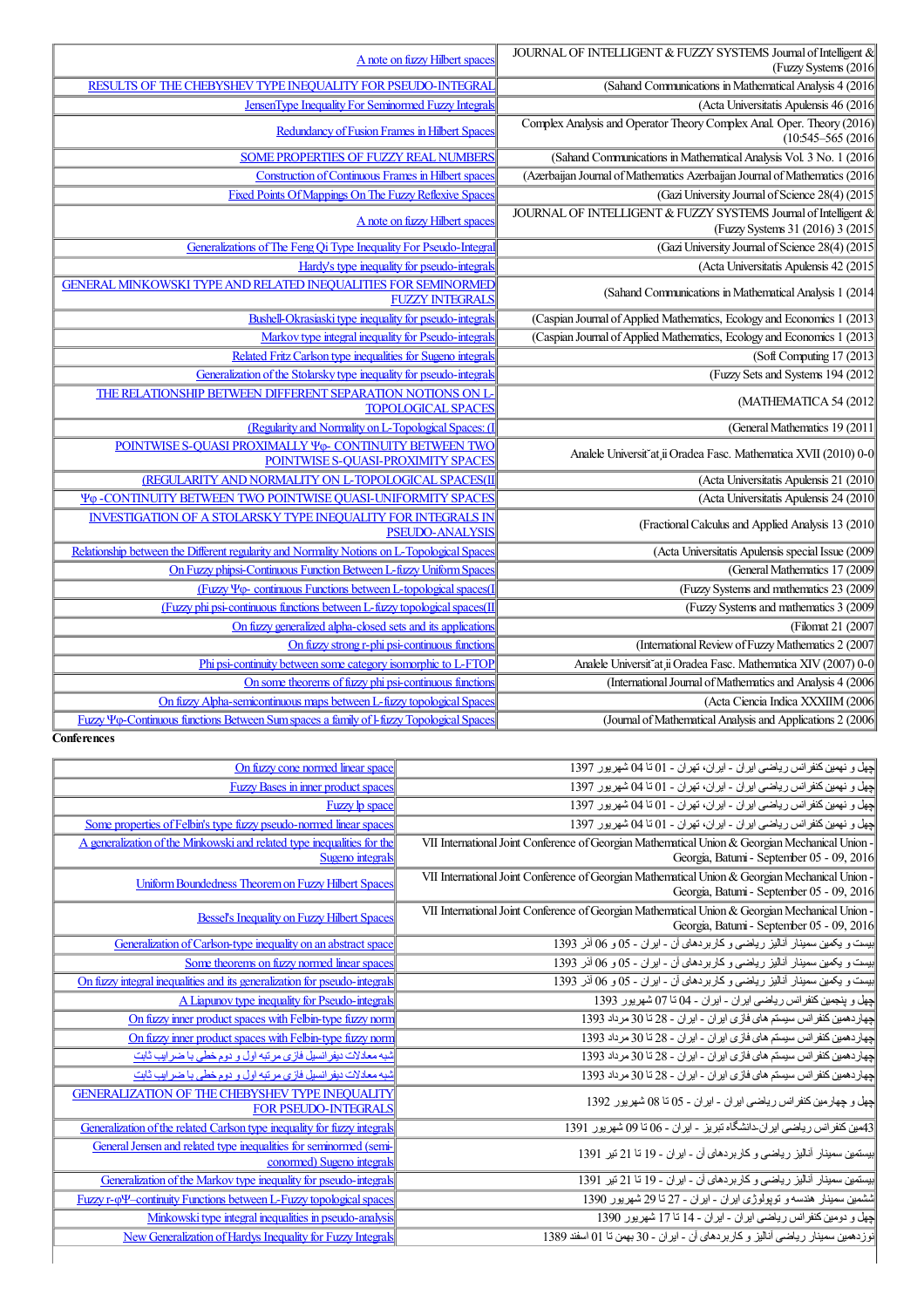| New generalization of some famous integral inequalities for pseudo-<br>integrals                | جهل و  پکمبن کنفر انس ر پاضبي اير ان  ـ اير ان  ـ 21 تا 24 شهر يو ر  1389                        |
|-------------------------------------------------------------------------------------------------|--------------------------------------------------------------------------------------------------|
| On some Isomorphic Categories to L-fuzzy Topological Spaces                                     | دهمین کنفر انس سیستم های فاز ی ایر ان - ایر ان - 22 تا 24 تیر 1389                               |
| <b>Some Integral Inequality for Pseudo-Integrals</b>                                            | چهارمین کارگاه ابر سلختار های جبری و ریاضیات فازی - ایران - 26 و 27 خرداد 1389                   |
| On level decomposition of a smooth topology and sepration axioms on $L_1$<br>topological spaces | National Conference on Engineering Applications of Mathematics NCEAM - Iran - July 26 - 29, 2008 |
| Synthesis of conducting polymer nanotubes through a nanoporous template                         | th annual Iranian Mathematics Conference - Iran - July 23 - 26, 2008-39                          |
| <b>Fuzzy-continuous functions</b>                                                               | th Seminar of Mathematical Analysis and its Applications - Iran - April 22 - 23, 2008-17         |
|                                                                                                 | سوابق تحصيلى                                                                                     |

|               |               |                | سوابق تحصبلى      |                 |                   |             |
|---------------|---------------|----------------|-------------------|-----------------|-------------------|-------------|
| سال اخذ مدر ک | شهر محل تحصيل | كشور محل تحصيل | دانشگاه محل تحصيل | مدر ک تحصیلی    | گر ایش            | رشته تحصيلى |
| 1374          | تبر يز        | ایر ان         | تبريز             | كارشناسى        | محض               | رياضى       |
| 1379          | تھر ان        | ايران          | تربيت مدرس        | كار شناسي ار شد | محض( منطق رياضي َ | رياضي       |
| 1387          | يونا          | هند            | يونا              | نكترى           | أناليز فازى       | رياضى       |
|               |               |                |                   |                 |                   | .           |

اختراعات

|                                                                                      | کار گاه ها       |
|--------------------------------------------------------------------------------------|------------------|
|                                                                                      | علايق            |
| .Fuzzy Anallysis, Fuzzy Topology, Non-additive measure theory, Integral inequalities |                  |
|                                                                                      | طرح درس          |
|                                                                                      | زمینه های پژوهشی |

# **Research Interests**

.FuzzyTopology, FuzzyAnalysis, FuzzyMeasure Theory, Non-additive Measure, Pseudo-Analysis, Pseudo-integrals, Fuzzy IntegralInequalitiesand Those Applications

|                                                                                                                                                     | همکاری با تحریریه مجلات علمی |
|-----------------------------------------------------------------------------------------------------------------------------------------------------|------------------------------|
| 1- Director-in-Charge for "Sahand Communications in Mathematical Analysis (SCMA)" which is publishing by University of Maragheh,<br>Maragheh, Iran. |                              |

# پروژه های تحقیقاتی خارج از دانشگاه

پروژههاي تحقیقاتی

-١ بررسی نامساوی مینکوفسکی در انتگرالھای فازی و شبھ انتگرالھا

-٢ تعمیم برخی نامساویھای مشھور آنالیز کلاسیک برای شبھ انتگرالھای فازی شبھ نرمدار،گروه دانشکده ریاضی-علومپایھ، تیر ماه ١٣٩٠

-٣ پیوستگی بین فضاھای نقطھ بھ نقطھ شبھ یکنواخت،گروه دانشکده ریاضی، اسفند ١٣٨٨

# عضویت در کمیته ها و شوراها

| عضويت در كميته ها و شوراها |                    |                                                                               |                                       |                                    |
|----------------------------|--------------------|-------------------------------------------------------------------------------|---------------------------------------|------------------------------------|
|                            | سال شروع سال پایان | مكان يا سازمان مربوطه                                                         | نوع همكاري با كميته ، شور ا يا كمسيون | نام کمیته ، شور ا یا کمسیون        |
| 1387                       | 1386               | پونا- وابسته به نمهیندگی ولی فقیه در امور دانشجویان شبه قار ه هند و اقیانوسیه | مسئول امور فرهنگي دورهبيست و سوم      | انجمن اسلامي دانشجويان ايراني پونا |
|                            | 1387               | گروه رياضي                                                                    | عضو                                   | شوراي تحصيلات تكميلي كروه رياضي    |
|                            | 1388               | دانشگاه مراغه                                                                 | دبیر شورا                             | شوراي انتشارات دانشگاه             |
|                            | 1389               | دانشگاه مراغه                                                                 | عضو                                   | شوراي أموزشي دانشگاه مراغه         |
|                            | 1389               | دانشگاه مراغه                                                                 | عضو                                   | کمیته آمایش فضاهای آموزشی و پزوهشی |
|                            | 1389               | دانشگاه مراغه                                                                 | عضو                                   | شوراى أموزشي دانشكده علوم پايه     |
|                            | 1389               | دانشگاه مراغه                                                                 | عضو                                   | شورای پزوهشی دانشکده علو پایه      |
|                            | 1389               | دانشگاه مراغه                                                                 | رئيس كار گروه                         | كارگروه تخصصي گروه رياضي           |
|                            | 1390               | دانشگاه مراغه                                                                 | عضو                                   | شوراي دانشگاه                      |
|                            | 1391               | دانشگاه مراغه                                                                 | عضو                                   | شوراي تخصصي دانشجويي               |
|                            |                    |                                                                               |                                       | عضویت در مجامع علمی و انجمن ها     |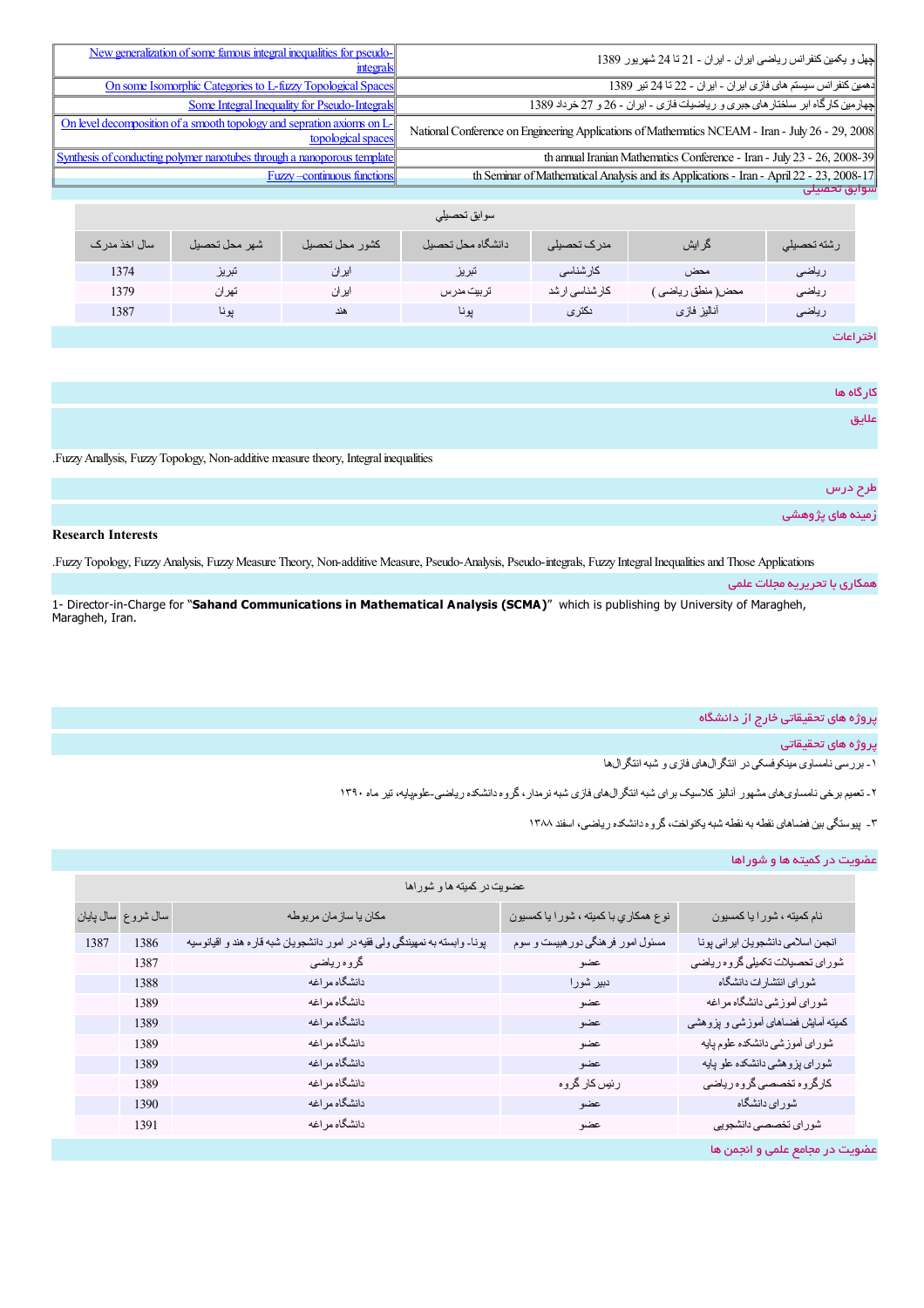| عضويت در انجمنها و مجامع علمي |          |                                |                 |                            |
|-------------------------------|----------|--------------------------------|-----------------|----------------------------|
| سال يايان                     | سال شروع | نوع همکاري و سمت               | محل فعاليت مجمع | نام انجمن يا مجمع          |
| 1387                          | 1385     | عضو                            | كلكته ـ هند     | كنگر ه علوم هند            |
| $\overline{\phantom{0}}$      | 1380     | عضو بيوسته                     | تهران           | انجمن رياضي ايران          |
| ۰                             | 1388     | عضو بيوسته                     | تھر ان          | انجمن سيستمهاى فازى ابران  |
| $\overline{\phantom{a}}$      | 2010     | نماینده انجمن در دانشگاه مراغه | تھر ان          | انجمن سيستم هاى فازى ايران |
|                               |          |                                |                 | تشويق ها                   |

Honors and Awards

Destination Tablet, By Academic Representative of Ministry of Sciences, Iranian embassy in India-New Delhi, 2005. Destination Tablet, By Academic Representative of Ministry of Sciences, Iranian embassy in India-New Delhi, 2006 Destination Tablet, By Academic Representative of Ministry of Sciences, Iranian embassy in India-New Delhi, 2007. Destination Tablet, By principal of the University of Maragheh, 2010.

پست هاي اجرایی

| سابقه موقعیتها و پستهای لجرایی مرتبط با دانشگاه |                  |                |                                                  |
|-------------------------------------------------|------------------|----------------|--------------------------------------------------|
| سال يايان                                       | سال شروع         | مو سسه         | سمٽ                                              |
| 141                                             | <b>1744</b>      | دانشگاه مر اغه | رياست كتابخانه و مركز اطلاع رساني                |
| 141                                             | 15 <sub>AA</sub> | دانشگاه مر اغه | دبیر شو ر ای انتشار ات دانشگاه                   |
| 1591                                            | 1511             | دانشگاه مر اغه | مدیر گروہ ریاضی                                  |
| 1591                                            | 1519             | دانشگاه مر اغه | عضو شور ای دانشگاه                               |
| ۱۳۹۱                                            | 1511             | دانشگاه مر اغه | عضو شور ای آموز شی دانشگاه                       |
| ۱۳۹۱                                            | 1519             | دانشگاه مر اغه | عضو کمیته أمایش فضاهای أموزشی و اداری دانشگاه    |
| 141                                             | 141              | دانشگاه مر اغه | عضو كارگزوه بررسي توانايي علمي گروه آموزشي رياضي |
| ادامه دار د                                     | 149.             | دانشگاه مر اغه | عضو شوراي تحصيلات تكميلي                         |
| ۱۳۹۴                                            | 144              | دانشگاه مر اغه | مدیر امور پژوهشی و فناوری                        |
| 159V                                            | ۱۳۹۴             | دانشگاه مر اغه | معاون اداری و مالی دانشگاه                       |
| ادامه دار د                                     | 159V             | دانشگاه مر اغه | رياست دانشكده علوميايه                           |

سوابق تدریسی

| سال                 | عنوان درس                                                                      | مقطع<br>تحصيلى    | موسسه محل تدريس                   |
|---------------------|--------------------------------------------------------------------------------|-------------------|-----------------------------------|
| 1379                | رياضيك پايه                                                                    | كار شناسى         | دانشکده کشاورزی مراغه             |
| 1380-ادامه<br>دار د | رياضي-1، رياضي2، معلالات ديفرانسيل، أمار و احتمالات مهندسي، أمار 1و2<br>اقتصاد | كارشناسي          | دانشگاه أزاد اسلامي واحد<br>مراغه |
| 1382 الى 84         | آمار و كاربرد آن در مديريت 1و2، رياضيك                                         | كار شناسى         | دانشگاه أزاد اسلامي واحد<br>بناب  |
| 1388 تاحل           | أنا لبز حقيقى و أنا لبز تابعي                                                  | كار شناسى<br>ارشد | دانشگاه مراغه                     |
| 1387 تاحل           | جبر خطي، نظريه مجموعه ها، زياضيك فازي                                          | کار شناسے ِ       | دانشگاه مراغه                     |
| 1391                | جبر هاي باناخ                                                                  | نكترى             | دانشگاه مراغه                     |
| 1390                | جبر هاي باناخ                                                                  | دکتر ی            | دانشگاه مراغه                     |
| 1391                | مبلحثي در نظريه انداز ه                                                        | نكترى             | دانشگاه مراغه                     |
| 1391                | مبلحثی در نظریه انداز ه ی فازی                                                 | دکتر ی            | دانشگاه مراغه                     |
| از مهر 1392         | أناليز فازى 1                                                                  | ىكتر ي            | دانشگاه مراغه                     |
| 1392                | أناليز تابعي 2                                                                 | ىكتر ي            | دانشگاه مراغه                     |
|                     |                                                                                |                   |                                   |

مقالات ارائه شده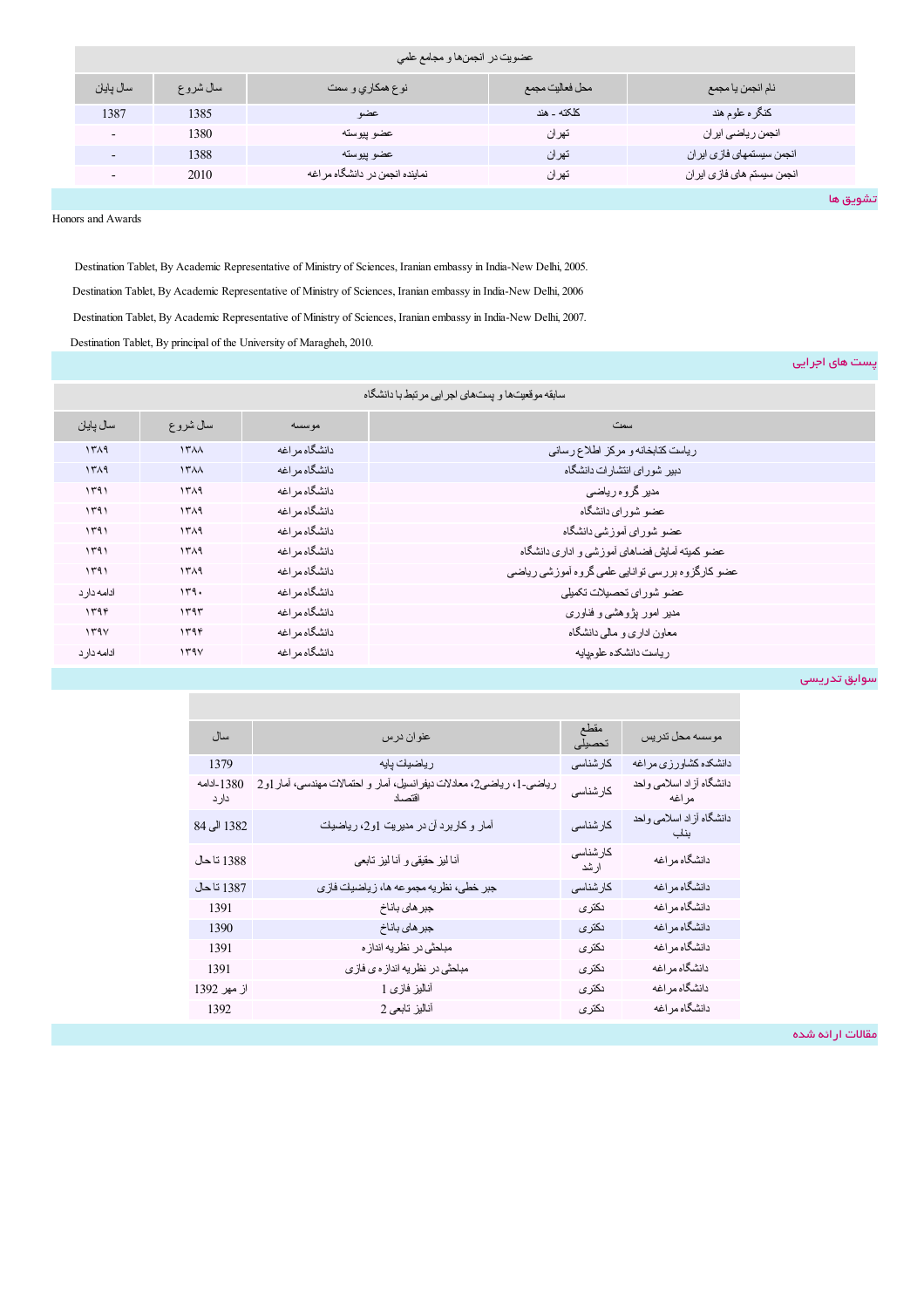## **Papers**

| Title                                                                                                      | Journal                                                                                                             |
|------------------------------------------------------------------------------------------------------------|---------------------------------------------------------------------------------------------------------------------|
| <b>SOME THEOREMS ON FUZZY HILBERT SPACES</b>                                                               | University Politehnica of Bucharest Scientific Bulletin-Series A-Applied<br>Mathematics and Physics 80 (2018) 39-48 |
| قلب های تلفیقی در هم تنیده و برخی ویژگی های آن ها در فضاهای هیلبرت                                         | موجك ها و جبرخطي 4 (1397) 23-43                                                                                     |
| GENERAL RELATED JENSEN TYPE INEQUALITIES FOR FUZZY INTEGRALS                                               | Twns Journal Of Pure And Applied Mathematics 8 (2018) 17-0                                                          |
| GENERAL LYAPUNOV TYPE INEQUALITY FOR SUGENO INTEGRAL                                                       | Journal of Advanced Mathematical Studies 11 (2018) 37-46                                                            |
| Favard's inequality for pseudo-integral                                                                    | Asian-European Journal of Mathematics 11 (2018) 1-15                                                                |
| Generalizations of the Well-Known Chebyshev Type Inequalities for Pseudo-Integrals                         | General Mathematics Notes 38 (2018) 32-45                                                                           |
| On the duality of c-fusion frames in Hilbert spaces                                                        | (Analysis and Mathematical Physics 7 (2017                                                                          |
| <b>GAUSS TYPE INEQUALITY FOR SUGENO INTEGRAL</b>                                                           | Journal of Advanced Mathematical Studies 10 (2017) 167-173                                                          |
| <b>GRONWALL'S INEQUALITY FOR PSEUDO-INTEGRAL</b>                                                           | (Analele Universit at ii Oradea Fasc. Mathematica Tom XXIV No. 1 (2017                                              |
| General related inequalities to Carlson-type inequality for the Sugeno integral                            | (APPLIED MATHEMATICS AND COMPUTATION 305 (2017                                                                      |
| CARLSON TYPE INEQUALITY FOR CHOQUET-LIKE EXPECTATION                                                       | (Acta Universitatis Apulensis 49 (2017                                                                              |
| <b>Some Properties of Fuzzy Hilbert Spaces</b>                                                             | (Complex Analysis and Operator Theory Volume 11, Issue 1, (2017                                                     |
| A CONVOLUTION TYPE INEQUALITY FORPSEUDO-INTEGRALS                                                          | (Acta Universitatis Apulensis 48 (2016                                                                              |
| FAVARD'S INEQUALITY FOR SEMINORMED FUZZY INTEGRAL AND<br><b>SEMICONORMED FUZZY INTEGRAL</b>                | MATHEMATICA 58 (2016) 39-50                                                                                         |
| General Minkowski type and Related Inequalities for Semi-conormed Fuzzy Integrals                          | Caspian Journal of Applied Mathematics, Ecology and Economics 4 (2016) 49-57                                        |
|                                                                                                            | JOURNAL OF INTELLIGENT & FUZZY SYSTEMS Journal of Intelligent &                                                     |
| A note on fuzzy Hilbert spaces                                                                             | (Fuzzy Systems (2016)                                                                                               |
| RESULTS OF THE CHEBYSHEV TYPE INEQUALITY FOR PSEUDO-INTEGRAL                                               | (Sahand Communications in Mathematical Analysis 4 (2016)                                                            |
| JensenType Inequality For Seminormed Fuzzy Integrals                                                       | (Acta Universitatis Apulensis 46 (2016                                                                              |
| Redundancy of Fusion Frames in Hilbert Spaces                                                              | Complex Analysis and Operator Theory Complex Anal. Oper. Theory (2016)<br>$(10:545-565(2016$                        |
| <b>SOME PROPERTIES OF FUZZY REAL NUMBERS</b>                                                               | (Sahand Communications in Mathematical Analysis Vol. 3 No. 1 (2016                                                  |
| <b>Construction of Continuous Frames in Hilbert spaces</b>                                                 | (Azerbaijan Journal of Mathematics Azerbaijan Journal of Mathematics (2016)                                         |
| Fixed Points Of Mappings On The Fuzzy Reflexive Spaces                                                     | (Gazi University Journal of Science 28(4) (2015                                                                     |
| A note on fuzzy Hilbert spaces                                                                             | JOURNAL OF INTELLIGENT & FUZZY SYSTEMS Journal of Intelligent &<br>(Fuzzy Systems 31 (2016) 3 (2015                 |
| Generalizations of The Feng Qi Type Inequality For Pseudo-Integral                                         | (Gazi University Journal of Science 28(4) (2015                                                                     |
| Hardy's type inequality for pseudo-integrals                                                               | (Acta Universitatis Apulensis 42 (2015                                                                              |
| GENERAL MINKOWSKI TYPE AND RELATED INEQUALITIES FOR SEMINORMED<br><b>FUZZY INTEGRALS</b>                   | (Sahand Communications in Mathematical Analysis 1 (2014)                                                            |
| Bushell-Okrasiaski type inequality for pseudo-integrals                                                    | (Caspian Journal of Applied Mathematics, Ecology and Economics 1 (2013)                                             |
| Markov type integral inequality for Pseudo-integrals                                                       | (Caspian Journal of Applied Mathematics, Ecology and Economics 1 (2013)                                             |
| Related Fritz Carlson type inequalities for Sugeno integrals                                               | (Soft Computing 17 (2013)                                                                                           |
| Generalization of the Stolarsky type inequality for pseudo-integrals                                       | (Fuzzy Sets and Systems 194 (2012)                                                                                  |
| THE RELATIONSHIP BETWEEN DIFFERENT SEPARATION NOTIONS ON L-<br><b>TOPOLOGICAL SPACES</b>                   | (MATHEMATICA 54 (2012                                                                                               |
| (Regularity and Normality on L-Topological Spaces: (I                                                      | (General Mathematics 19 (2011                                                                                       |
| POINTWISE S-QUASI PROXIMALLY Y <sub>0</sub> - CONTINUITY BETWEEN TWO<br>POINTWISE S-QUASI-PROXIMITY SPACES | Analele Universit at ii Oradea Fasc. Mathematica XVII (2010) 0-0                                                    |
| (REGULARITY AND NORMALITY ON L-TOPOLOGICAL SPACES(II                                                       | (Acta Universitatis Apulensis 21 (2010                                                                              |
| <b>YO -CONTINUITY BETWEEN TWO POINTWISE QUASI-UNIFORMITY SPACES</b>                                        | (Acta Universitatis Apulensis 24 (2010                                                                              |
| <b>INVESTIGATION OF A STOLARSKY TYPE INEQUALITY FOR INTEGRALS IN</b><br>PSEUDO-ANALYSIS                    | (Fractional Calculus and Applied Analysis 13 (2010)                                                                 |
| Relationship between the Different regularity and Normality Notions on L-Topological Spaces                | (Acta Universitatis Apulensis special Issue (2009                                                                   |
| On Fuzzy phipsi-Continuous Function Between L-fuzzy Uniform Spaces                                         | (General Mathematics 17 (2009)                                                                                      |
| (Fuzzy $\Psi\varphi$ - continuous Functions between L-topological spaces(I                                 | (Fuzzy Systems and mathematics 23 (2009                                                                             |
| (Fuzzy phi psi-continuous functions between L-fuzzy topological spaces(II                                  | (Fuzzy Systems and mathematics 3 (2009)                                                                             |
| On fuzzy generalized alpha-closed sets and its applications                                                | (Filomat 21 (2007                                                                                                   |
| On fuzzy strong r-phi psi-continuous functions                                                             | (International Review of Fuzzy Mathematics 2 (2007)                                                                 |
| Phi psi-continuity between some category isomorphic to L-FTOP                                              | Analele Universit at ii Oradea Fasc. Mathematica XIV (2007) 0-0                                                     |
| On some theorems of fuzzy phi psi-continuous functions                                                     | (International Journal of Mathematics and Analysis 4 (2006                                                          |
| On fuzzy Alpha-semicontinuous maps between L-fuzzy topological Spaces                                      | (Acta Ciencia Indica XXXIIM (2006                                                                                   |
| Fuzzy Yo-Continuous functions Between Sum spaces a family of l-fuzzy Topological Spaces                    | (Journal of Mathematical Analysis and Applications 2 (2006                                                          |

برنامه درسی ترم *ج*اری

برنامهآموزشی